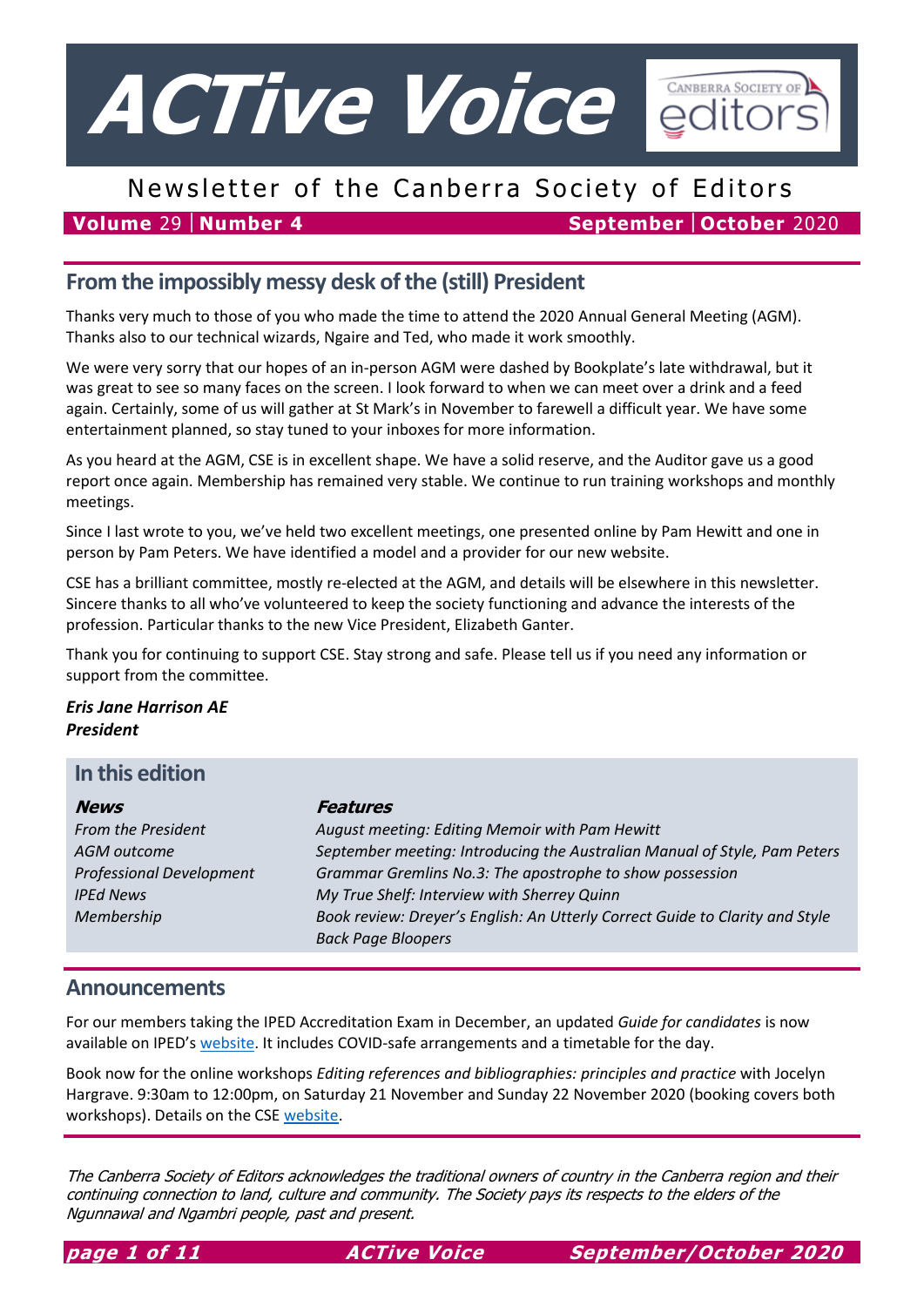# **News**

### **Annual General Meeting**

We'll have a full run-down on the Committee members in our end of year wrap-up in December. For now, here are the names of the new Committee, and the roles not filled at the meeting. Thank you to all members who filled Committee roles in 2020, and welcome to the new Committee for 2021.



Here's our re-elected President, Eris Harrison (glamming it up with gold accessories on the night of the AGM)

#### **Outcome of other Committee positions:**



Catering Coordinator (non-Committee role) Mary Webb ACT Mentoring Coordinator (non-Committee role) Kaaren Sutcliffe Publicity Officer Not filled



And newly-elected Vice President, Elizabeth Ganter (in what she calls her natural habitat)

Elizabeth Manning Murphy Gil Garcon

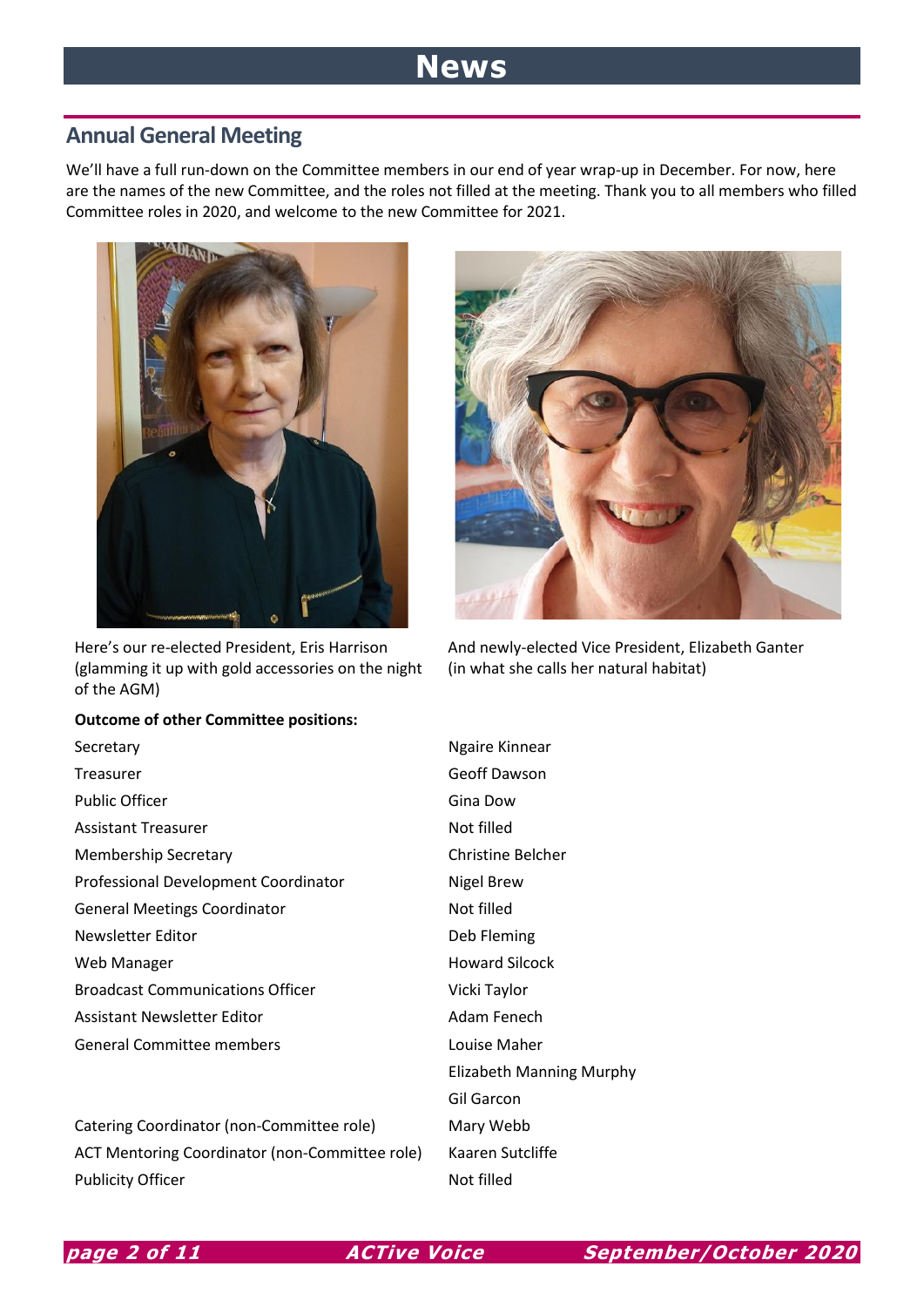### **Professional Development**

Over the last few months we have held a very successful series of training workshops focusing on the Accreditation Exam, dealing with copyediting, exam preparation, and grammar.

It was great to see so many eager faces at each of these workshops and so popular was the *Grammar in a Nutshell* workshop, that we ran two of them! While we conducted the copyediting and exam prep workshops the old-fashioned way (in person), both grammar workshops were conducted online, reflecting a change to which we are quickly adapting. There are of course pros and cons to the online format, but the feedback has been positive, and one of the unexpected advantages has been that people living outside of Canberra who might have otherwise found it difficult to attend workshops in person, are able to participate from anywhere.

Our most recent workshop was *Word for Editors* on 7 November, presented online by Kevin O'Brien, an on-screen editor and Microsoft Word expert with over twenty years of professional experience in various publishing companies. This was a great opportunity for those of us who are accustomed to using Microsoft Word for editing but suspect we are not getting the most out of it.

With 2020 fast coming to an end, I am beginning to consider training topics for 2021. If you would like to suggest a topic, you can contact me via the CSE website by going to 'About' > 'Contact us' and selecting 'Workshops and courses', or simply reply to any of the general society emails and your suggestion will find its way to me.

### *Nigel Brew AE Professional Development Coordinator*

### **Institute of Professional Editors (IPEd) News**

#### **Accreditation exam venues**

The Accreditation Board has released additional information regarding venues for sitting the 2020 accreditation exam, to be held on 5 December. Registrations close Sunday 8 November. Read more [here.](http://iped-editors.org/Accreditation/accreditation_exam/exam_registration.aspx) CSE is offering members who have to pay their own registration fees \$100 reimbursement.

#### **IPEd Editors Conference**

The [10th IPEd Editors](https://iped2021.org.au/) Conference is planned for Hobart, Monday 28 June 2021 to Wednesday 30 June 2021; the possibility of holding all or part of it online is under consideration.

#### **Branch Events**

The [branches](http://iped-editors.org/Branches.aspx) of IPEd host workshops, seminars, member meetings and other events that are open to all IPEd members. Information and booking details are listed on the [Events](http://iped-editors.org/Professional_development/Events.aspx) page of IPEd's website.

#### **Budget 2020**

IPEd has sent members information about the relevance of the Federal Budget to editors. Generally, funding has supported industries outside the arts, but editors may benefit from some of the tax breaks and small business assistance.



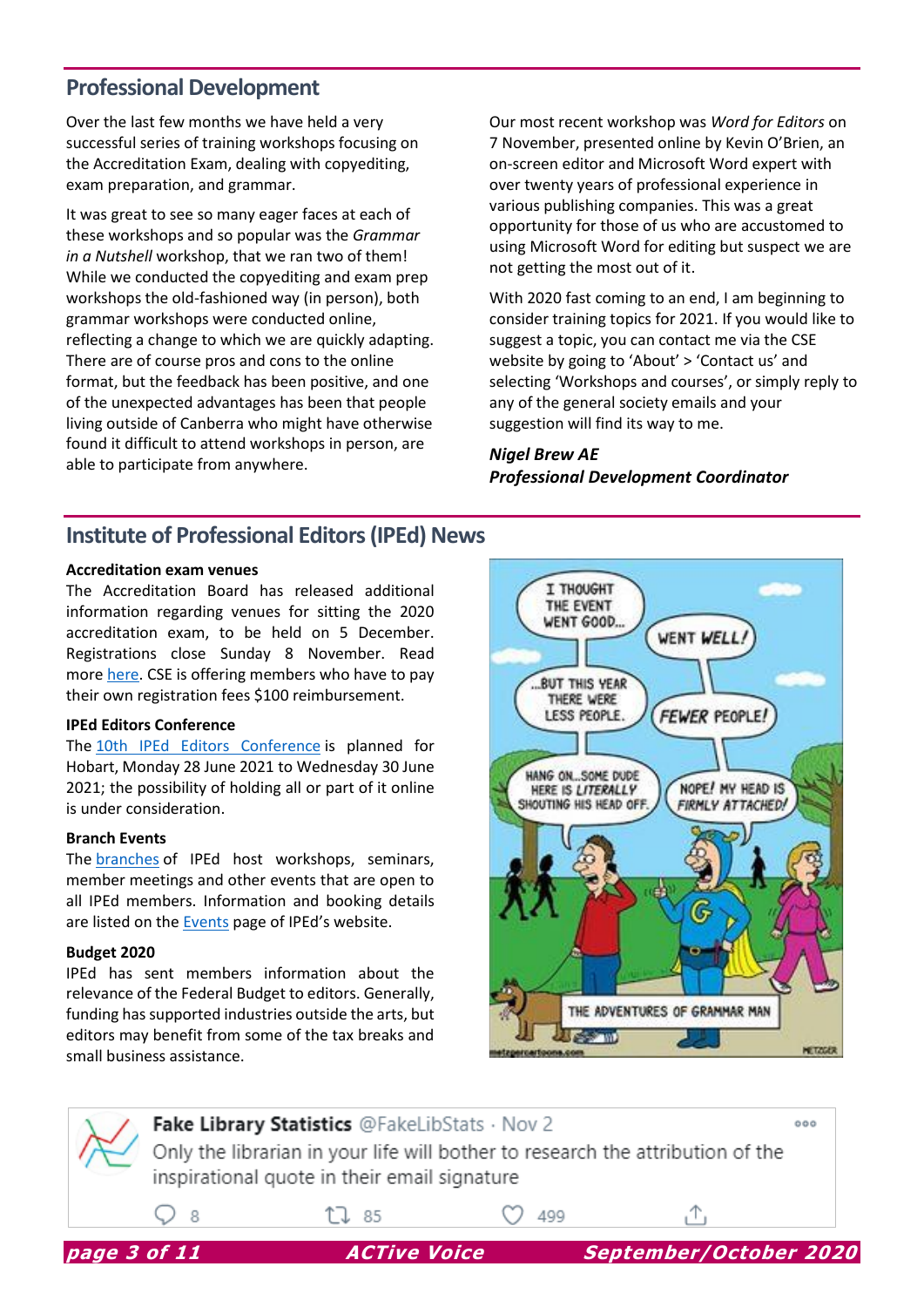### **Membership update**

Until our new membership system is in place, we continue to send out monthly membership renewals as they fall due. It's great to see members paying attention to this early and paying their annual fees promptly.

Welcome to new members **Vicki Taylor** and **Damien Spendlove**. Even in these 'online times', we hope to see your smiling faces at a CSE do very soon.

And talking of our increased virtual comfort zones, I am calling for short member information that we can share so we can continue to get to know one another. The newsletter is a great place.

If you would like to share a brief 'about me', some news, some achievement, some failure, send along about **200 words** to the membership coordinator and I'll make it happen.

**To send a note:** email [Christine.editors@gmail.com](mailto:Christine.editors@gmail.com) by **COB any FRIDAY** to make the publishing deadline. Send Word doc or email of ~200 words. Will be published as received. Final decision to publish rests with the President.

#### **Members notes from the field**

I have never looked forward to 15 October with so much anticipation and trepidation. That's when the annual report was tabled (and it was, happily). It also went live o[n www.transparency.gov.au](http://www.transparency.gov.au/) the next day. These were the two goals for my contract with my government employer and as that contract is closing out, we are already making plans for production for 2021.

I have been the editor (now project manager) for a few annual reports over the last 5 years and it's great to leave happy clients and jobs well done. If you have been involved with performance reporting, I trust your project went well. However, there's always lots to learn and I'm interested to hear from and catch up with members in a similar driving seat.

This year, one **good thing** was that I was pretty much project manager of the whole process. I was included in early meetings last December and again in February and could set up an early document structure and establish content templates. I was then onboard from May.

One **not-so-good thing** is that government is still transitioning from print-preferred to online annual reports. Both are on the same deadline and I was responsible for getting both over the line.

So editors of annual reports had better have their online publishing radar up and their MasterDocs skills shiny if you want to be ready for next year's production cycle.

Send me your brief tale of your annual report experience — or any other work examples— with one good/great thing and one lesson for next year

Sharing is caring  $\mathbf C$ 

*Christine Belcher FPRIA Membership Secretary*



Orkney Library @ @OrkneyLibrary · Oct 31

Every #Halloween we spend hours carefully carving a pumpkin from our Penguin 60s. It's full of juicy plots and seedy characters. No pulp fiction though.





 $000$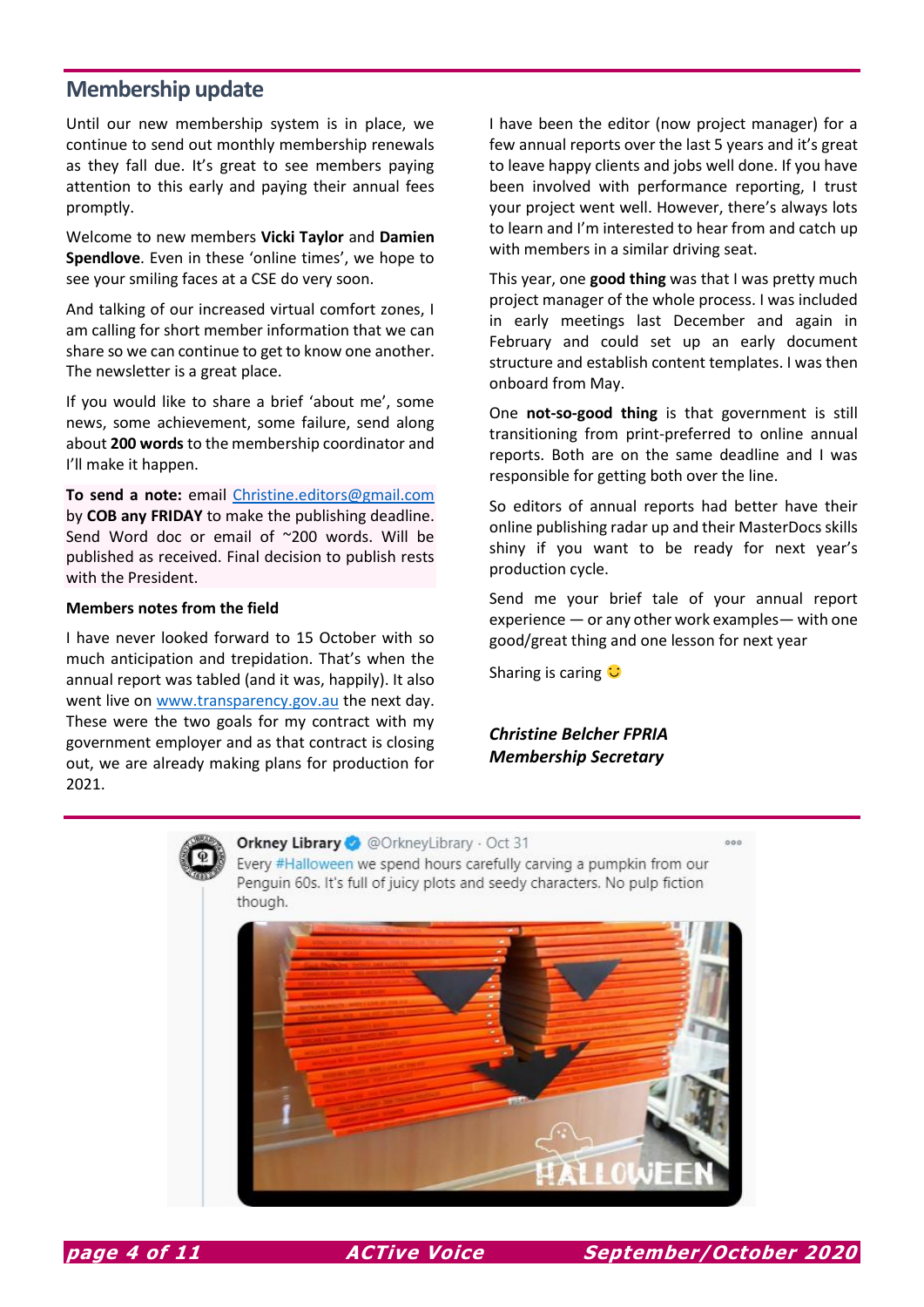# **Features**

### **Editing Memoir**

**In August, Pam Hewitt gave an excellent presentation on editing memoir.** This genre, she said, 'combines the skills of a fiction editor with better odds for publication'. Memoir is like autobiography in that it is written from the author's viewpoint, but it is unlike autobiography in that it focusses on a theme or event rather than a whole life. Memoir is also different from biography, which aims at objectivity about someone else's (usually more wellknown) life. Pam described memoir as 'kindly': 'We see the world and a life through the writer's eyes.'

Memoir is popular because it gives perspective on experiences with which people struggle, or insight into dramatic or unusual life stories. Recent examples of best-selling memoirs are Elizabeth Gilbert's *Eat, Pray, Love* (2006), Ali Cobby Eckermann's *Too Afraid to Cry* (2015), Mark Colvin's *Light and Shadow* (2016) and Roxanne Gay's *Hunger* (2017). Despite different themes, Pam told us, these memoirs have in common that they touched a nerve, were authentic, raw and personal, transported readers to a new place and were well written. The Black Inc anthology series, *Growing Up … in Australia,* has been successful by showcasing writers from diverse backgrounds and helping us understand the richness of Australian society. As Pam explained, people who are part of these communities may look to these memoirs as a 'mirror', and people who are not may see these memoirs as a 'window'.

Memoir may be 'transformational, confessional, professional or celebrity or travel', and some break boundaries with fiction, for example Helen Garner's *The Spare Room* and Robert Dessaix's *A Mother's Disgrace* and *Night Letters*. A recent favourite of Pam's is Nadja Spiegelman's brilliant *I'm Supposed to Protect You from All This*, with another forthcoming by the same author.

In successful memoir, Pam told us, 'writers often seek to make sense of their own lives and readers go along on the journey'. For Pam, memoir 'inhabits a liminal space, somewhere between the factual and the imaginative world'. Self-publishing means that writers can by-pass traditional publishers, but a memoir can 'fall flat' if the writer is too self-focussed. 'To find critical acclaim and a large readership', Pam explained 'memoirs need to be well written and well edited'. She drew on the example of Vickie Laveau-Harvie's award-winning *The Erratics*.

Here is Pam's outline of the main, and most usual, tasks for the editors of memoir:

- structural advice, particularly on beginnings, endings and transitions
- removal of unnecessary sections like prologues and epilogues, and even photographs
- improvements to the title
- re-ordering of material
- fiction techniques, such as pacing, using anecdote, dialogue and foreshadowing
- introduction of humour and informality
- adjustments to point of view through dialogue, other characters and narrative voice
- advice on legal pitfalls like defamation and copyright, discussion of strategies like de-identification, cutting out or fictionalising controversial material and using a pen name (but writers to seek to seek legal advice if there is any chance of litigation)
- fact checking
- reducing repetition
- honesty and authenticity in the author-editor relationship, acknowledging the redeeming features of the work but taking memoir manuscripts case by case – see Jane Friedman's blog piece, 'Why Your Memoir Won't Sell' as essential reading for editors and memoirists
- sensitivity editing including advice on inclusive language
- ensuring professional distance and the confidentiality of material
- for manuscripts that are not ready: manuscript assessment, developmental edit, coaching, ghost writing, referral to a writers' group or beta reading and self-publishing.

In closing, Pam gave participants a heads-up on the next new publishing sensation: the COVID memoir! Stand by everyone.

#### *Elizabeth Ganter*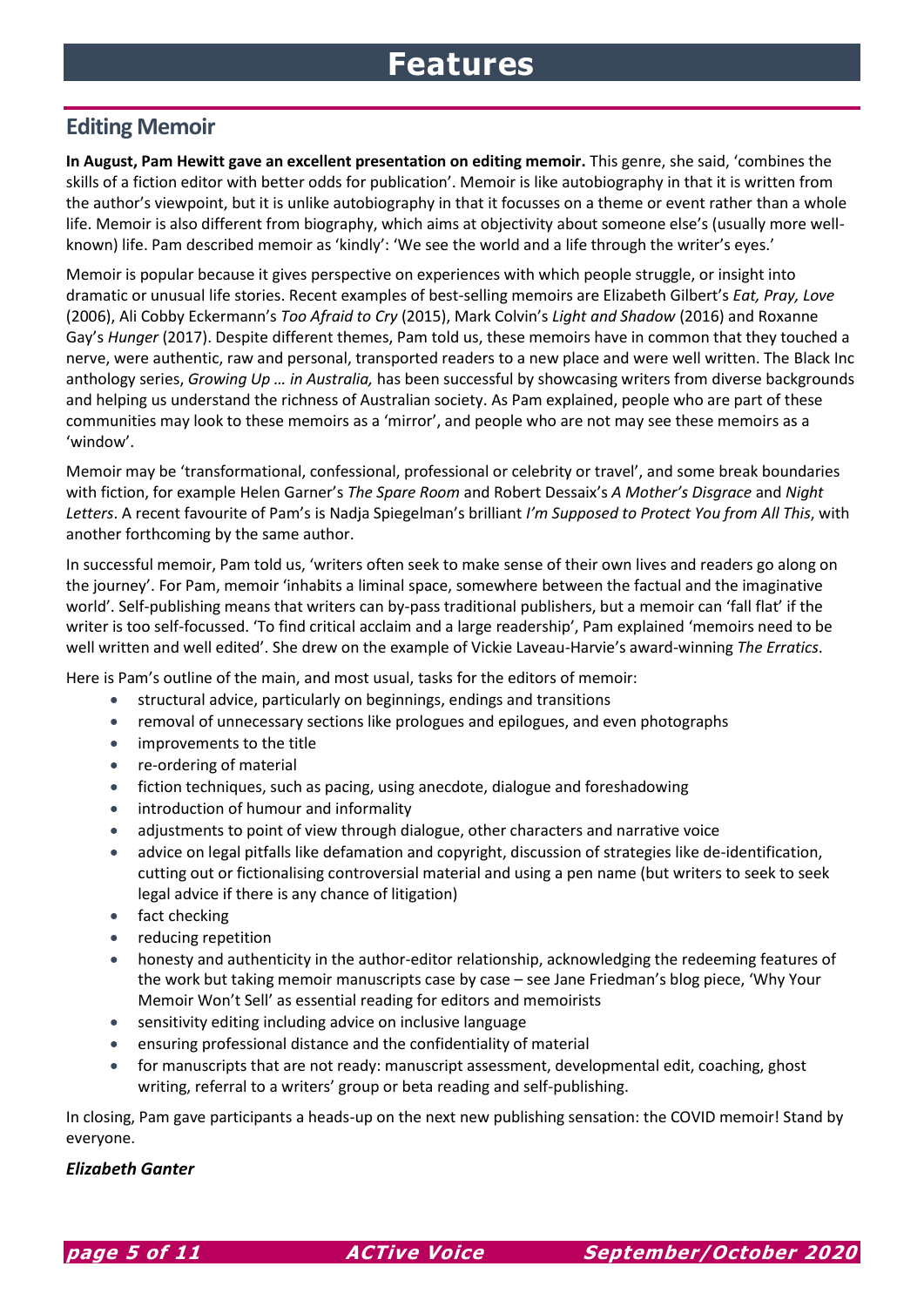### **Introducing the Australian Manual of Style (AMOS)**

**At the September meeting, Emeritus Professor Pam Peters** introduced the forthcoming Australian Manual of Style or AMOS. AMOS is a partnership between Biotext and Macquarie University that Pam characterised as 'style meets science'. Through this partnership, Biotext and Macquarie University are producing what they hope will be a national style manual. AMOS will provide a 'full quality update' to the Australian Style Manual 6th edition (2002) that we've all been using, and will sit alongside the Commonwealth Government's Australian Style Manual (ASM) 7<sup>th</sup> edition that was recently released by the Digital Transformation Office.

Pam explained the relationship between AMOS and ASM: AMOS is designed for a broad readership of professional and general/student writers, editors and content developers and will have broad cross-disciplinary application, whereas ASM will be a manual specifically suited to the needs of government staff. AMOS discusses all types of content and media (print, online, text, graphic). ASM focuses on online content. AMOS is more detailed and provides background and principles so that its style advice is educative and generalizable. AMOS and the ASM mostly converge in their style advice (with admittedly just a few differences!). In short, AMOS is for everyone; ASM is for government.

AMOS will structure 550 online pages by six major sections. Navigation capabilities will include top-down menus for every section and all segments (from top and side menus), links back to top of page, forward links to additional information, bookmarking options and a breadcrumb trail — so, that's dinner too!

The sections will cover:

- 1. Engaging
	- Identifying your audiences; scenarios of communication; needs of first- and second-language Australians; interactive voices/styles for communicating
	- For example providing advice on, and itself following, the principles of accessibility, readability and usability
- 2. Writing
	- Writing for the medium; motivating your writing; structure/headings in print and online; clear, accurate and appropriate language
	- Advising writers on planning and purpose, structure and headings and clear and appropriate language, with general guidance on effective writing
- 3. Editing
	- Details and principles of style for different contexts; grammar essentials; variable punctuation; Australian and international spellings
	- Also advising editors on capitalisation styles, referencing and much, much more
- 4. Showing
	- Information design approach; infographics; diagram choices for the data; using photos, maps
	- For example, advice on graphical alternatives, the elements of a histogram and levels of information design (infographics, style choices)
- 5. Subject Areas
	- Individual sections for writing/editing in 15 different fields, including arts, biology, economics, government, health/medicine, law, science, social science
	- For example, advising on writing about Indigenous history and culture, explaining quantitative and qualitative social science methods and more
- 6. Resources
	- Extensions to AMOS, external links, connect with current style and usage
	- Links to Macquarie Style Hub, Australian Style bulletin and Termfinders

Pam completed her presentation with a virtual tour and a few final points: AMOS will be out this year, will contain grammar FAQs, punctuation rules and resources for indexing and will NOT be focused on fiction or playwriting.

### *Elizabeth Ganter*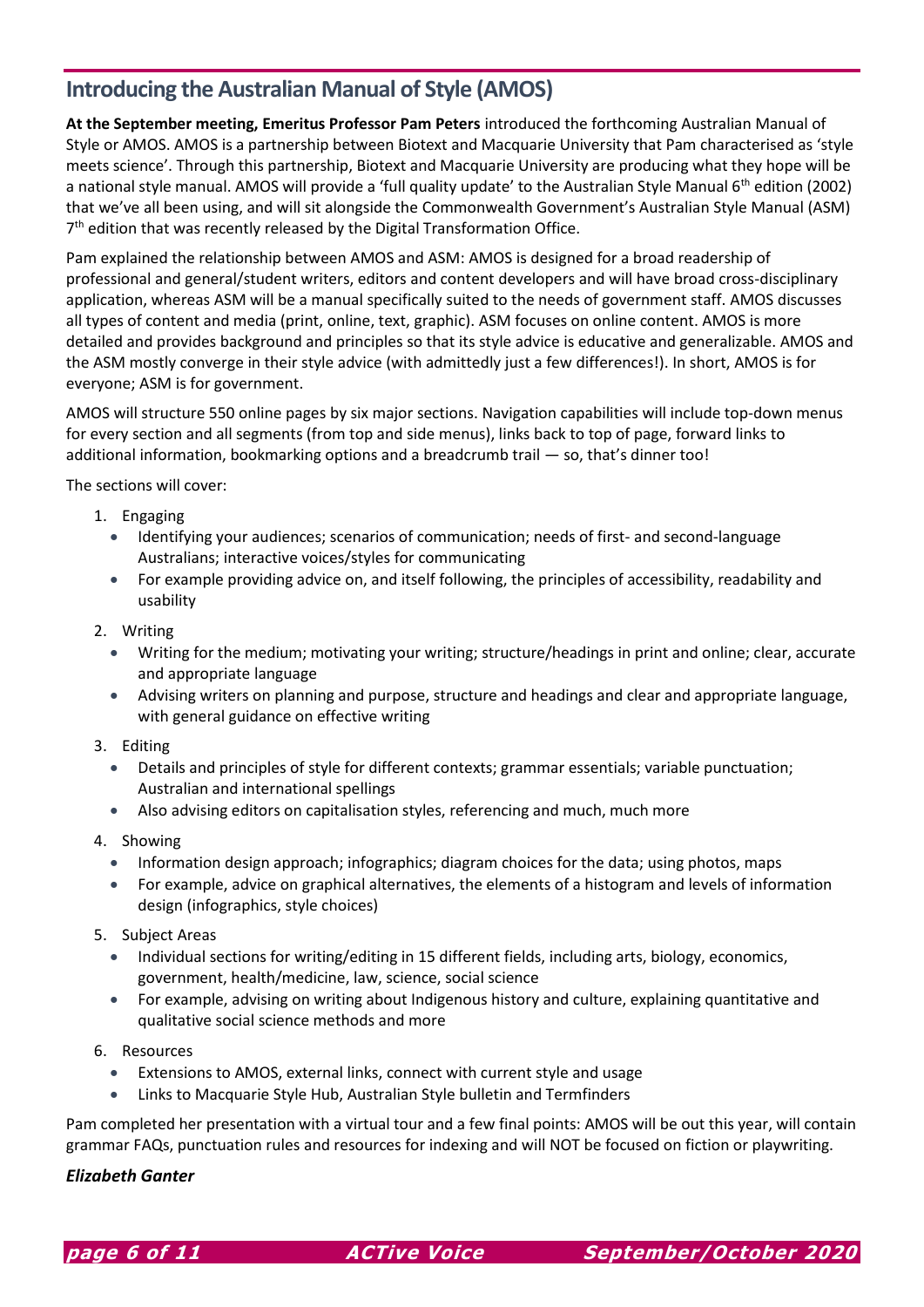### **Grammar Gremlin No 3 – The apostrophe to show possession**

In 'Grammar Gremlins' we look at parts of grammar that writers often get wrong, or that we editors aren't sure how to explain to writers who make the errors.

We don't always need an apostrophe to show who owns what. For instance with personal pronouns - as they have a special possessive form: This is *my* book. Yes, this book is *mine*. *Yours* is on the table. But for most nouns and for pronouns that behave like nouns, ownership is usually expressed by using the apostrophe. Here is my 3 step rule that works for all nouns, including those that end in a simple 's' or even the 'ses' sound and for pronouns like 'anyone' or 'everyone'.

Suppose we want to write about the car belonging to the teacher.

Step 1: Write down the possessing noun, in this case: *the teacher*

Step 2: Put an apostrophe after 'teacher': *teacher'* and say it aloud. Does it sound right? *The teacher' car*? No.

Step 3: Add 's' if it sounds right when you add the 's': *the teacher's car*. Yay!

Try it with a plural noun: the teachers + ' + s = *the teachers's cars*. No, we say 'teacher**z** cars', so skip Step 3: the teachers' cars. Yep! And *the children's toys* is ok because the plural doesn't end in 's'. Try it with a name ending in 's': Mr Edmunds + ' + s = *Mr Edmunds's car*. Ooh! Can we have 's' twice like that? Yes, we can. People can pronounce it as Mr Edmund**z** car or Mr Edmund**zez** car. Many will elide the sound into one in speech. That's OK. We're being consistent in how we write. And we're respecting the spelling of his name – he is not Mr Edmund, so we can't write *Mr Edmund's car*.

What about plurals with multiple 's' sounds already? As in the yachts belonging to the two duchesses? Try the same 3-step process: the two duchesses + ' + s. It comes out as *duchessezez*, and is too clumsy. So, having tried to say it aloud and failed, skip Step 3. Write the two duchesses' yachts.

There are some special exceptions to the general consistency rule: Biblical names and some classical names ending in 'vowel + s' like Jesus take the apostrophe only: *Jesus' miracles*.

Learn more about the apostrophe for possession: Section 3.9 in *Effective writing: plain English at work* by Elizabeth Manning Murphy with Hilary Cadman, Lacuna Publishing, Sydney, 2014

### *Elizabeth Manning Murphy DE*



Dictionary.com <br>
© Dictionary.com + Nov 5 Understatement is a noun. It's a good way to describe "high interest" in Nevada voting results.

### **B** 8 News NOW **O** @8NewsNow · Nov 5

JUST IN: Instead of delaying releasing results until tomorrow, Nevada officials will release more results later today due to the high interest in how Nevada voted. #8NN #Election2020 #NVElection #YLHE bit.ly/2TU34QG



Here are some entries that caught our eye from the *Macquarie Dictionary* blog's monthly round-up of words to watch. The [September](https://www.macquariedictionary.com.au/blog/article/734/) list introduced us to *zump,* or end a relationship via a videoconference call (sad face). Speaking of dating, the [October](https://www.macquariedictionary.com.au/blog/article/742/) list included *wokefishing,* which is when someone pretends to have progressive views on dating apps to attract a partner but doesn't hold them in real life. A *corona corridor* is a route such as an air corridor established to allow movement within a *travel bubble*. We suspect that the favourite among our discerning readers will be *letterati*, defined as a person who frequently writes 'letters to the editor' (Awww $\bullet$  -Ed).

 $000$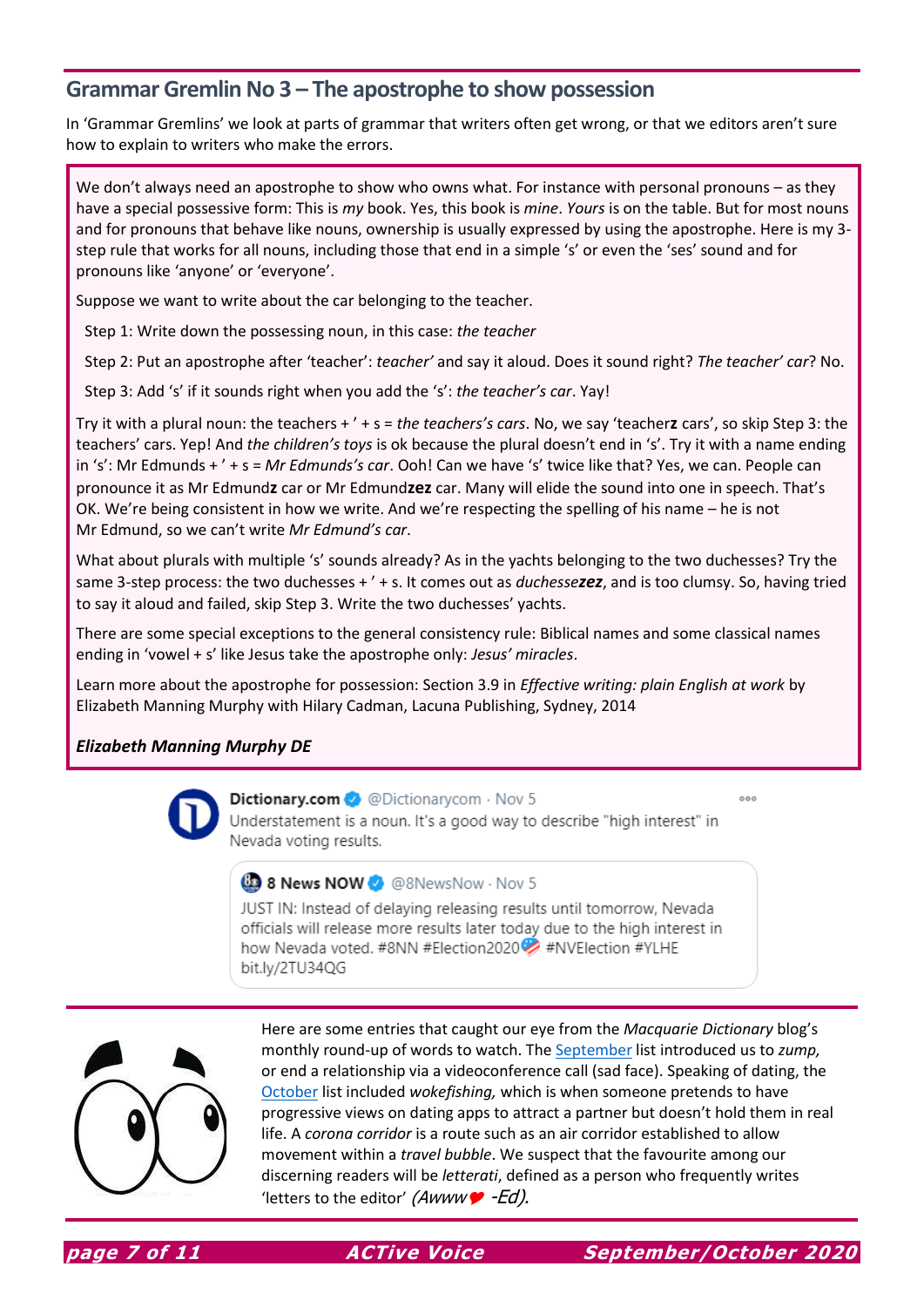### **My True Shelf, with Sherrey Quinn**

*The 'My True Shelf' series features interviews with people who work with words, inspired by the way Zoom backgrounds are giving us a peek at people's bookshelves during lockdown.* 

### *Interview by Gina Dow*



*Sherrey Quinn and Ian McCallum.*

CSE member Sherrey Quinn generously made time to show me her 'true shelf' in between finishing an indexing job and packing for a COVID-delayed trip to Queensland.

Sherrey doesn't have books or even shelves as her Zoom background. She and her partner Ian share an office, seated back to back, so they both Zoom against a backdrop of the other's double screen.

'I haven't encountered any Zoom vanity in the library sector that we're aware of,' says Sherrey. 'Though we were impressed when one of our colleagues dropped in photos of various mobile libraries behind her. And Mt Stromlo, when we watch their virtual open nights, have a celestial Zoom background that is very impressive.'

#### *Training librarians to be 'shelf talkers'*

Sherrey and Ian are both library consultants and run a company, Libraries Alive!, from their office in Canberra's north.

A substantial part of their work is teaching public librarians, largely in regional areas across Australia and also New Zealand, how best to make recommendations to customers on what books they might like to read next.

'The library workers we train – and we have trained about 2,000 of them – range from qualified librarians to council customer service officers who are doubling up their duties,' says Sherrey.

'Librarians would love nothing more than to mentor customers and broaden their reading horizons, but of course many of them have limited time for this.

'Through Libraries Alive! we are developing a set of readers' advisory cards for librarians to hand to readers, suggesting authors whose works they might like to borrow.

'A reader might approach a librarian and say, "I've read all the Lee Child books – who else can I try?" and they can be handed a card with other author suggestions.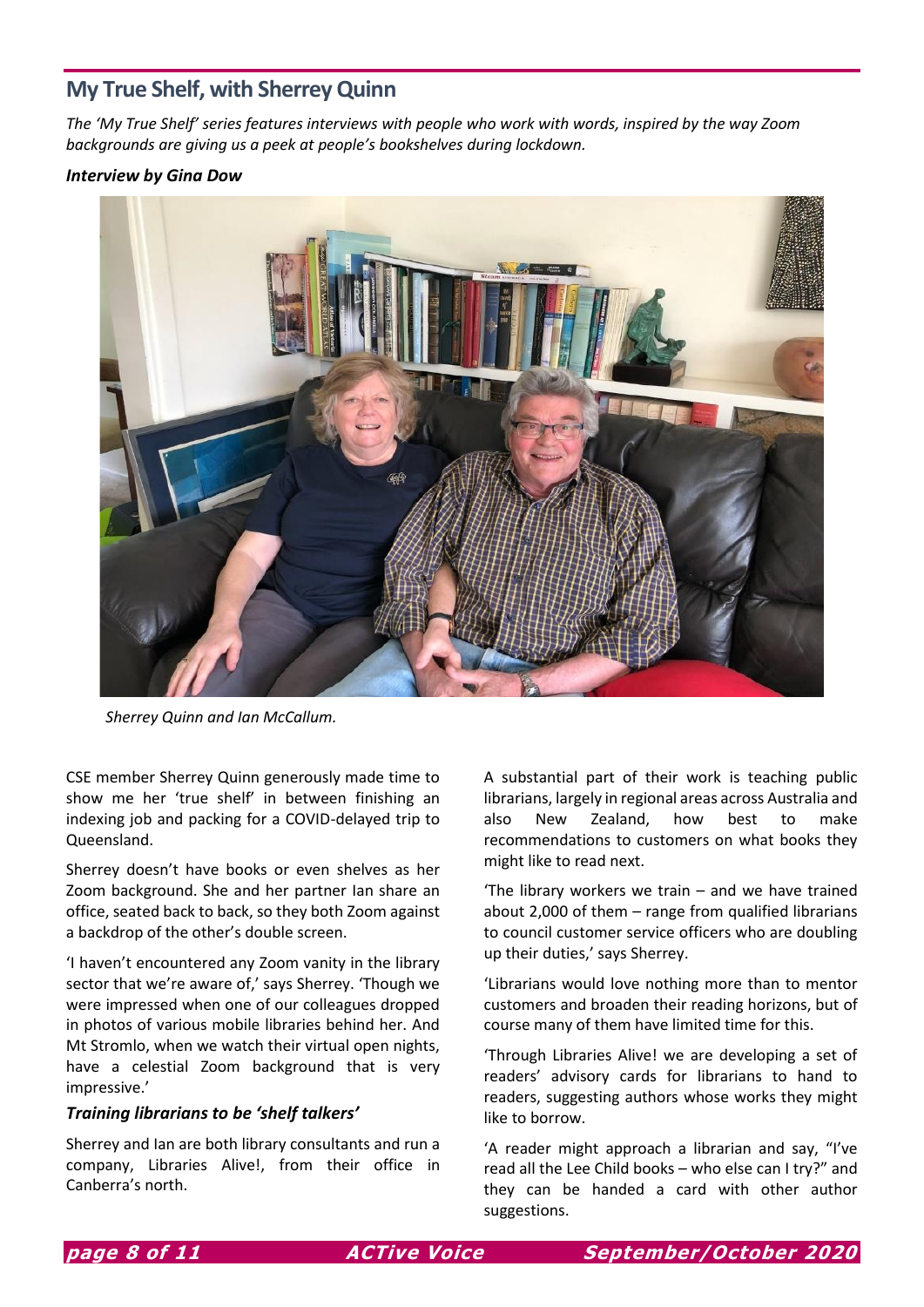'Coronavirus is stymying the project for now; objects as handleable as cards of course can't be used at present.'

'We're excited about the project', says Ian. 'We've had the good fortune to work with graphic designer Brian Sadgrove, and he has designed a set of 34 cards, with a focus on fiction and popular non-fiction. Each card has its topic with an appealing graphic and a short list of authors or titles to try.

'Besides helping readers find works they will enjoy, the aim is to get the circulation statistics up. Public libraries are still well supported. Forty-five per cent of the population are members of their public library; in some states it is as high as 65 per cent. Even in these days of electronic resources, lending books and DVDs is still core business.'

### *The internet 'rabbit hole' is not a new thing*

In the same way as there are human networks, Sherrey says that their books don't just represent human reading and relationships but are their own ecology.

'They are like a web. One of the cases I use in our training is one that arose out of a course when somebody in New Zealand mentioned that they had read Jeffrey Archer's novel *Paths to Glory*, which is about Mallory and Irvine's attempts to reach the summit of Mt Everest in 1924. It is of course anathema in New Zealand because of Edmund Hillary's heroic status. Those two mountaineers disappeared and never came back (although Mallory's body was found in 1999), and no-one knows whether they reached the summit. I was quite fascinated by this book. In our courses we talk about appeal characteristics, and one of the appeal characteristics for me about this book was the fact that it was a real-life mystery, that it was historical, and that it was about interesting people.'

That one recommendation led to an extended web of reading over years.

'I then looked up Mallory, read his biography, watched a DVD version, read the official reports of the three British expeditions to Everest in the 1920s, then I read some books by academics about how important that exploration was in the context of British social history between the wars. Then I read books by mountaineers about whether or not Mallory made it and what they thought and why they thought it. That led to an interest in the author himself, and we listened to Archer's prison diaries.

'It was a web of reading that arose from somebody saying something about a book that really chimed with us.

'It's that "chiming" that we try to get across to our students – what a wonderful gift it is to be able to suggest something that someone will enjoy reading, particularly if they then find that the author has written a host of other things, or that it leads the reader on to parallels.'

### *Collecting, discarding and the circular economy*

Sherrey and Ian are bibliophiles in the purest sense: they collect books for the content and not for antiquarian value or rarity. 'We aren't hoarders; we cull our books semi-regularly', says Ian. 'Our book collection is very much about the ideas they contain rather than their monetary value.

'We have some "childhood friends", like those Billabong books of Sherrey's, but we don't do things like invest in old first editions.'

Sherrey adds, 'We're not interested in collecting books as commodities. We're interested in reading.'

Pragmatics win over aesthetics for the constant reader. 'When I lived in Sydney,' says Sherrey, 'I collected paperbacks that you could read on public transport and turn pages with your thumb. Those 'read while commuting' books must be paperback – hardcover would be cumbersome. It's funny looking at them now – the writing is so small!'

Sherrey and Ian cull their books from time to time, and Sherrey says there are never any regrets about letting go.

'Canberra is lucky to have Lifeline. If a book is no longer liked, there is somewhere it can go. Books go around and around. And – how very Canberra – we quite often strike the names of people we know on books we find at the Lifeline Book Fair.'

### *We don't have a favourite bookshelf!*

Sherrey and Ian don't have a shelf of favourite books. The closest to a favourite that they are prepared to nominate is the one with the highest turnover.

'This is what we call our active bookshelf,' say Sherrey. 'This is where we dump stuff when we get home. The top shelf chops and changes with stuff, library books and things. A couple of shelves down, all of our Lee Child books are together. We both love Lee Child and re-read him, so he's on the active shelf.'

Coaxed further about which is their favourite of the eight or so tall bookshelves in the house, Sherrey and Ian lead me to shelves of Canberra-ana and an eclectic host of favourites. We have mutual 'friends', it turns out: besides a rare three-volume set of the *History of Canberra* that I covet, I see several favourites, with Tim Fischer's *Steam Australia* and Marcia Langton's *Welcome to Country* among them.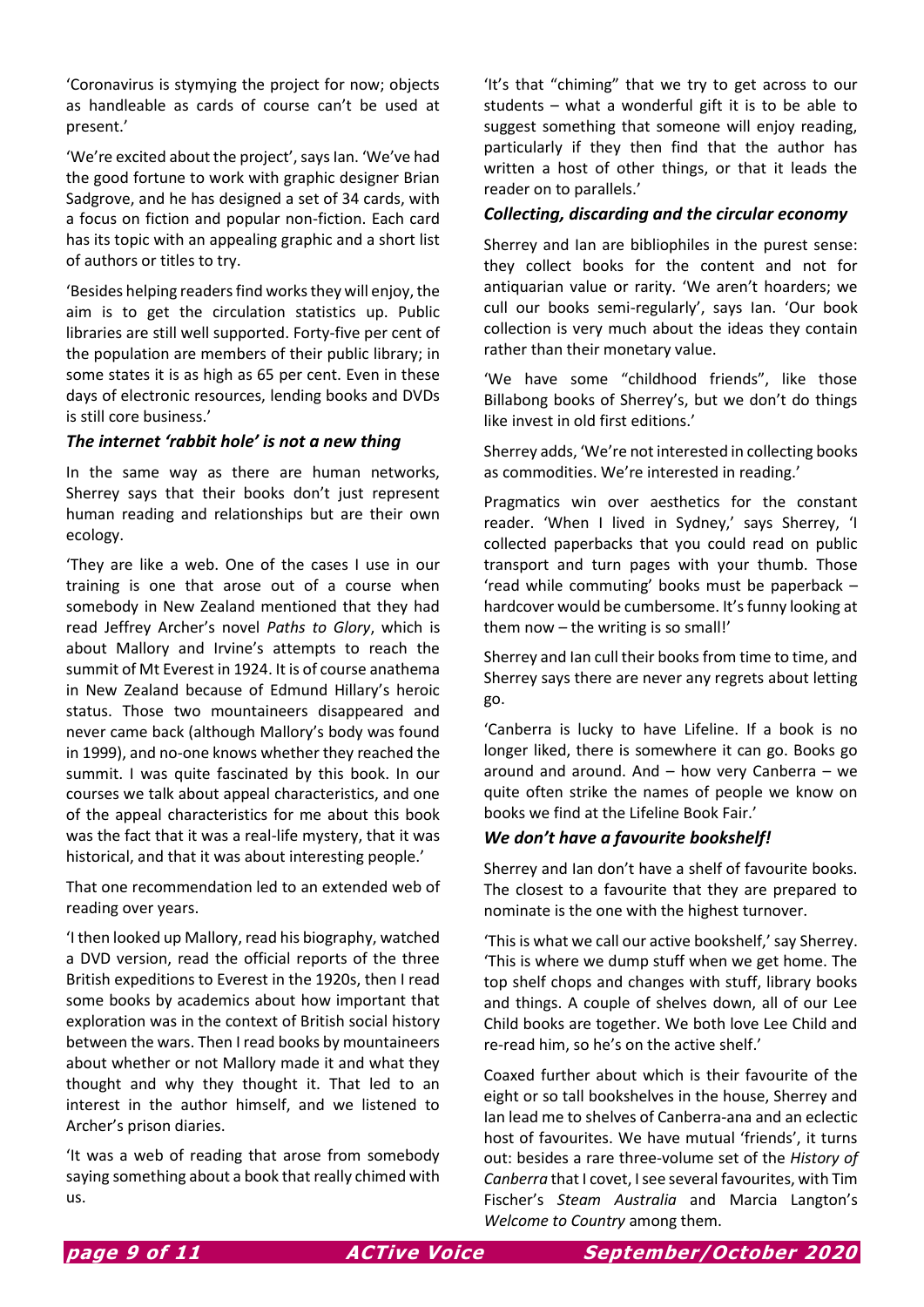# **Book review:** *Dreyer's English: An Utterly Correct Guide to Clarity and Style,*  **Benjamin Dreyer (2019, Random House Group)**

I fell in love with this book on the first page of the introduction, when Dreyer shared this insight about his work: "Copyediting … involves shaking loose and rearranging punctuation — I sometimes feel as if I spend half my life prying up commas and the other half tacking them down someplace else— and keeping an eye open for dropped words ('He went to store') and repeated words (He went to the the store')."

It is not just the delightful metaphor about commas/tacks or Dreyer's acknowledgement that his important job is sometimes mundane. I also adore the happy use of dashes  $-$  one of my favourite writing tools — which stud his writing.

Benjamin Dreyer is vice president and copy chief of Random House US. He's worked with words (and Very Famous Authors) for decades. In this book, he distils what he's learnt into a humorous, erudite guide for anyone who wants to put their 'best prose foot forward'.

Along the way, Dreyer treats us to anecdotes about life as a copy editor, including a stoush with a Pulitzer Prize-winning novelist about helloing and smiling. Amid the copious and often hilarious footnotes (pleasingly on the same page as the text they refer to) are notes from his own copy editor about the very book we're reading.

*Dreyer's English* is divided into chapters with witty, instructive titles. *66 Assorted Things to Do (and Not to Do) with Punctuation* includes this gem: 'I love semicolons like I love pizza; fried pork dumplings; Venice, Italy; and the operas of Puccini'.

In *A Little Grammar is a Dangerous Thing,* Dreyer confides: 'I think the word 'genitive' sounds vaguely smutty, and I certainly don't know, or care to know, how to diagram a sentence'. And — Dreyer thinks it's fine to start a sentence with 'and' — in *Peeves and Crotchets* he highlights aim words and their uses that drive most editors nuts, such as: 'Fulsome: A word that over the centuries has picked up more meanings than are good for it, or for you … ', and Gift (as a verb), which Dreyer 'wouldn't even consider describing as odious because I'm not that sort of a person and because, I assure you, many other people are already lined up eagerly to do so.'



My edition is what Dreyer describes as a 'suavely reworked' version for non-American devotees of the English language. By this he means mainly UK speakers, and he apologises to readers in Australia or South Africa, for example, who may be puzzled by his 'linguistic idiosyncrasies'.

However, Dreyer provides an excellent section on Indian English. While describing the Indian tendency towards reduplication  $-$  I had to look that up  $-$ Dreyer informs us that Indian English speakers have given us such excellent words as higgledy-piggledy, hocus-pocus and argy-bargy.

There are plenty of grammar and style guides around, and Dreyer is not the first lover of English to play as he teaches. You may prefer a more traditional approach or you may disagree with some of his takes on the language but at a time when we need more light in our lives, this is a book that should gladden your heart. And Dreyer's take on the Oxford (or what he calls the 'series') comma? Use it, because 'only godless savages eschew (it)'.

*Louise Maher*